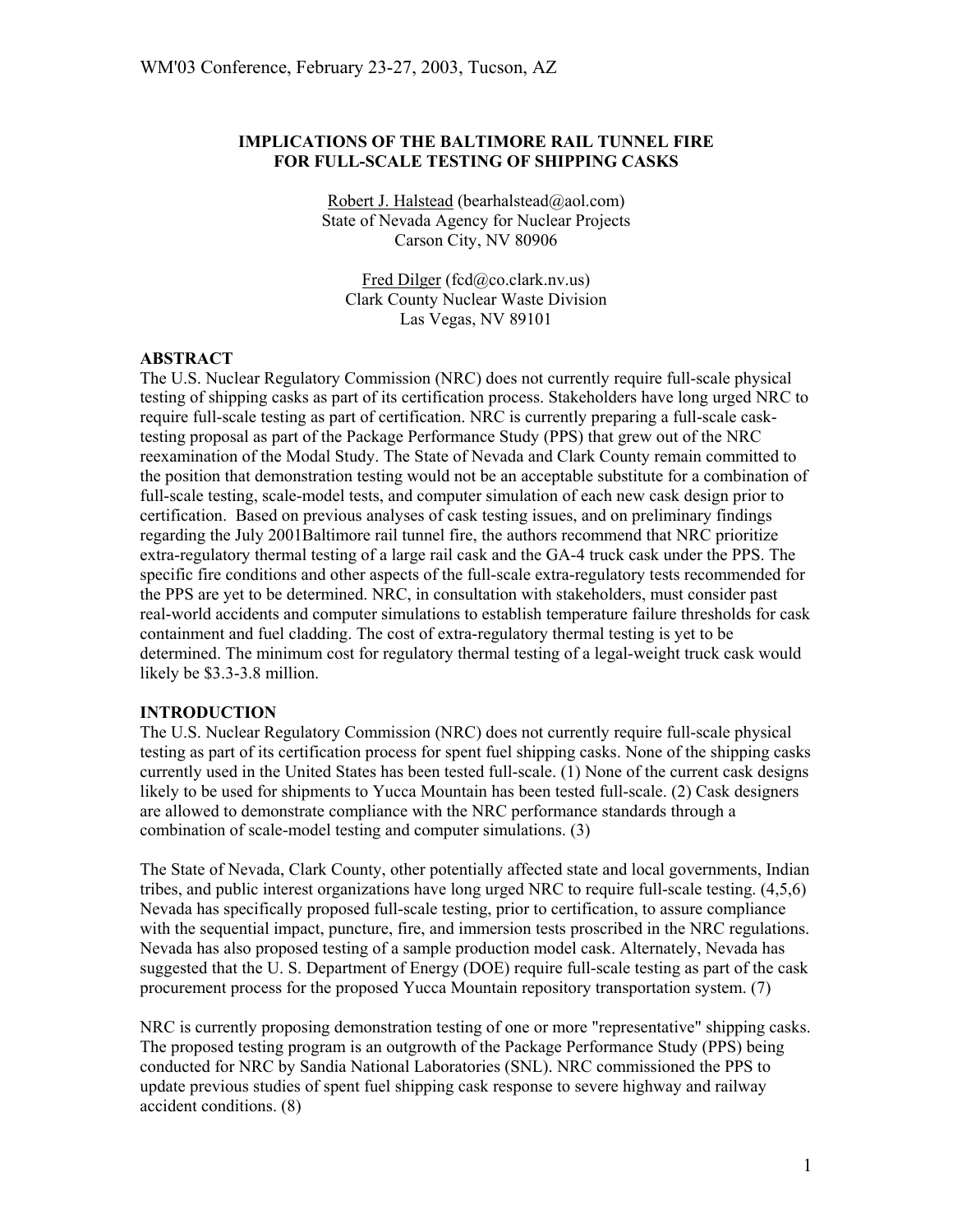During 1999 and 2000, the State of Nevada and Clark County actively participated in the PPS meetings and document reviews. Nevada and Clark County advised the NRC that demonstration testing would not be an acceptable substitute for full-scale testing of each new cask design prior to certification. Nevada recommended the PPS instead utilize a combination of half-scale replica cask testing, full-scale component testing, and computer simulations to assess cask performance under extremely severe accident conditions. (9) Both Nevada and Clark County made specific recommendations regarding selection of casks, use of heater elements and fresh fuel, drop test heights, and fire test temperatures, in the event that NRC proceeded with demonstration cask testing. (10,11)

At the time of this writing, February 2003, the NRC is preparing to issue a draft PPS cask testing protocol for public review and comment. (12) The State of Nevada and Clark County remain committed to the position that demonstration testing would not be an acceptable substitute for a combination of full-scale testing, scale-model tests, and computer simulation of each new cask design prior to certification. However, based on analyses of the July 2001 Baltimore rail tunnel fire, both Nevada and Clark County are reexamining the issue of demonstration full-scale testing by NRC as part of the PPS.

In July 2001, a freight train derailment in Baltimore, Maryland, resulted in one of the most severe transportation accidents in recent U.S. history. Analyses of that accident by Nevada consultants and by the NRC both conclude that fire temperatures in the Baltimore rail tunnel reached or exceeded 1500°F, although estimates of the fire duration at this temperature vary from seven hours to more than 24 hours. (13,14) Performance envelope analyses indicate that large rail casks subjected to such fire environments for 20-22 hours could suffer massive failure of cask seals and fuel cladding. A truck cask subjected to the same fire could fail massively in 2-8 hours. (13,15)

The Baltimore Tunnel Fire typifies an extreme accident condition that could occur in a rail environment. It also directs attention to potential truck accidents involving severe fires. Therefore, Nevada and Clark County are now developing a cask testing recommendation to the NRC that addresses cask performance in accident fires significantly more severe than specified in NRC regulations. The intent of this recommendation is to focus scarce testing resources on accident conditions where the most serious damage to a cask can occur.

# **ABSENCE OF CASK TESTING REQUIREMENTS**

Instead of full-scale testing, the NRC relies upon scale-model testing and computer analysis to assess cask performance under hypothetical accident conditions. (3) According to the NRC, seven spent nuclear fuel truck cask designs and nine rail cask designs are currently certified for use in the United States. None of the sixteen cask designs have been tested full-scale to demonstrate their ability to survive severe accident conditions. In two cases half-scale models were subjected to drop (impact) tests. Four cases involved drop tests of  $1/3$ -scale or  $\frac{1}{4}$ -scale models. These facts, recently confirmed by NRC Chairman Richard Meserve, (1,2) are summarized in Table 1.

DOE has no plans to independently conduct full-scale testing of the casks that would be used for shipments of spent nuclear fuel to Yucca Mountain. In the Final Environmental Impact Statement (FEIS) for Yucca Mountain, DOE asked the rhetorical question, "Will DOE conduct full-scale testing of transportation casks?" The FEIS answered: "The NWPA [Nuclear Waste Policy Act] requires DOE to use casks certified by the NRC when transporting spent nuclear fuel and highlevel radioactive waste to a repository. A cask's ability to survive the tests prescribed by the regulations (10 CFR Part 71) can be demonstrated either through component analysis or through scale-model and full-scale testing to demonstrate and confirm the performance of the casks. The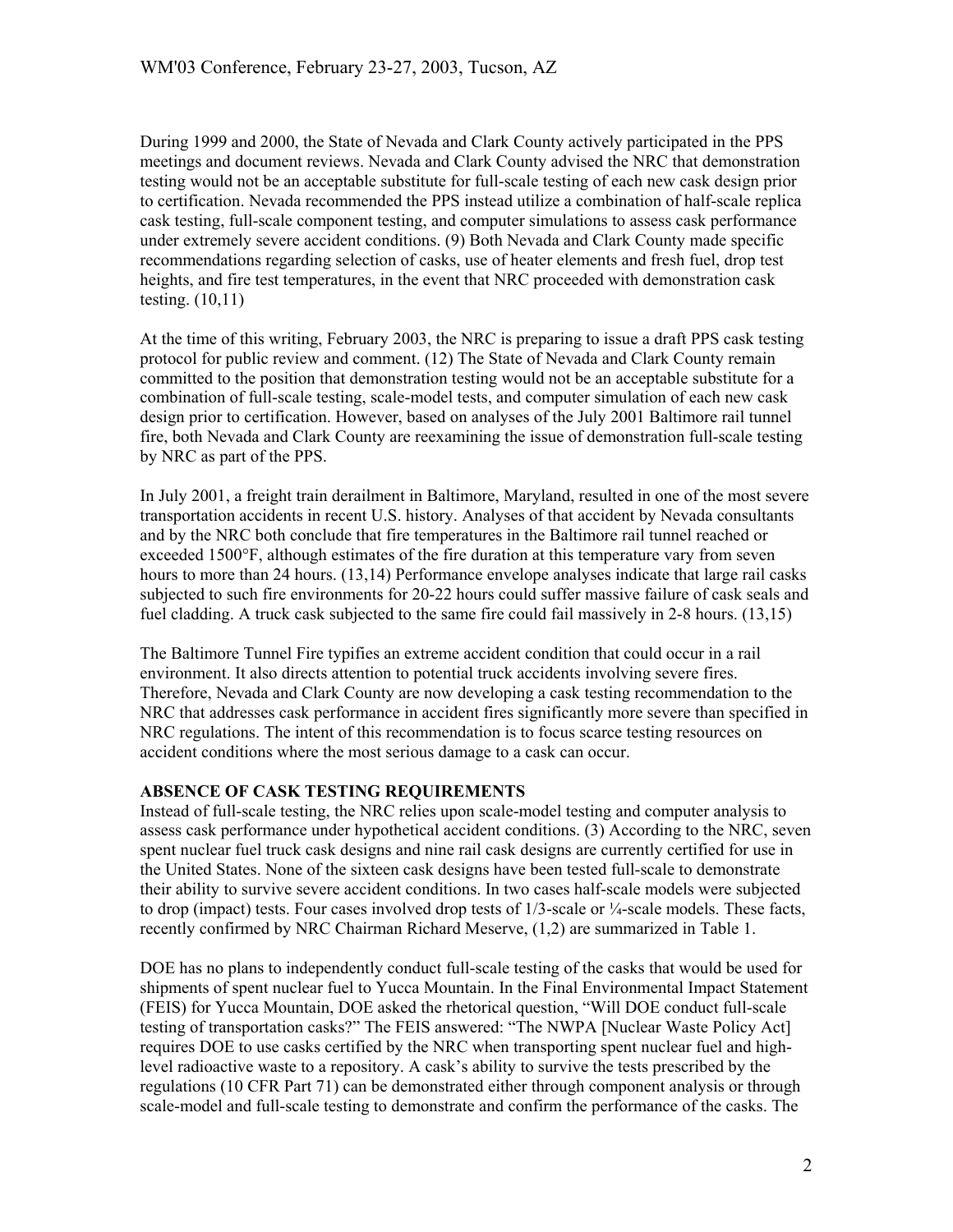NRC would decide which level of physical testing or analysis was appropriate for each cask design submitted." [p.S-40] (16)

| Certificate Number  | Full-Scale | Half-Scale        | Other Scale-Model Testing               | Cask Certified |
|---------------------|------------|-------------------|-----------------------------------------|----------------|
| and Cask Name       | Cask       | Model             |                                         | Based on       |
|                     | Testing    | Testing           |                                         | Analysis       |
| 6346 & 9277         | None       | None              | None                                    | Yes            |
| FSV-1 (Truck)       |            |                   |                                         |                |
| 9001                | None       | None              | None                                    | Yes            |
| IF-300 (Rail)       |            |                   |                                         |                |
| 9010                | None       | None              | None                                    | Yes            |
| NLI-1/2 (Truck)     |            |                   |                                         |                |
| 9015                | None       | <b>Drop Tests</b> | 1/4-scale Drop Tests                    | Yes            |
| TN-8 (Overweight    |            |                   |                                         |                |
| Truck)              |            |                   |                                         |                |
| 9016                | None       | None              | None                                    | Yes            |
| TN-9 (Overweight    |            |                   |                                         |                |
| Truck)              |            |                   |                                         |                |
| 9200                | None       | None              | 1/4-scale Drop Tests;                   | Yes            |
| 125-B (Rail)        |            |                   | Scale-model Impact Limiter              |                |
|                     |            |                   | <b>Tests</b>                            |                |
| 9202                | None       | None              | 1/3-scale Impact Limiter                | Yes            |
| TN-BRP (Rail)       |            |                   | <b>Tests</b>                            |                |
| 9206                | None       | None              | None                                    | Yes            |
| TN-REG (Rail)       |            |                   |                                         |                |
| 9023                | None       | None              | Scale-model Impact Limiter              | Yes            |
| NLI-10/24 (Rail)    |            |                   | <b>Tests</b>                            |                |
| 9225                | None       | None              | None                                    | Yes            |
| NAC-LWT             |            |                   |                                         |                |
| 9226*               | None       | <b>Drop Tests</b> | 1/4-scale Impact Limiter Tests          | Yes            |
| GA-4 (Truck)        |            |                   |                                         |                |
| 9235*               | None       | None              | 1/4-scale Drop Tests;                   | Yes            |
| NAC-STC (Rail)      |            |                   | 1/8-scale Impact Limiter                |                |
|                     |            |                   | <b>Tests</b>                            |                |
| 9253                | None       | None              | 1/2-scale Impact Limiters               | Yes            |
| TN-FSV (Truck)      |            |                   |                                         |                |
| $9255*$             | None       | None              | $\overline{1/4}$ -scale Impact Limiters | Yes            |
| NUHOMS MP187        |            |                   |                                         |                |
| (Rail)              |            |                   |                                         |                |
| $9261*$             | None       | None              | 1/4-scale and 1/8-scale                 | Yes            |
| Hi-Star 100 (Rail)  |            |                   | <b>Impact Limiters</b>                  |                |
| $9293*$             | None       | None              | 1/3-scale Drop Tests; Scale-            | Yes            |
| <b>TN-68 (Rail)</b> |            |                   | model Impact Limiters                   |                |

Table I. U.S. Commercial Spent Fuel Transport Casks

\*Cask designs most likely to be used for large shipping campaigns to a disposal facility. Ref. 1,2

# **ADVANTAGES OF FULL-SCALE CASK TESTING**

In 1993, Sandia National Laboratories (SNL) prepared a report for DOE evaluating technical issues associated with cask testing. (17) SNL specifically addressed the advantages and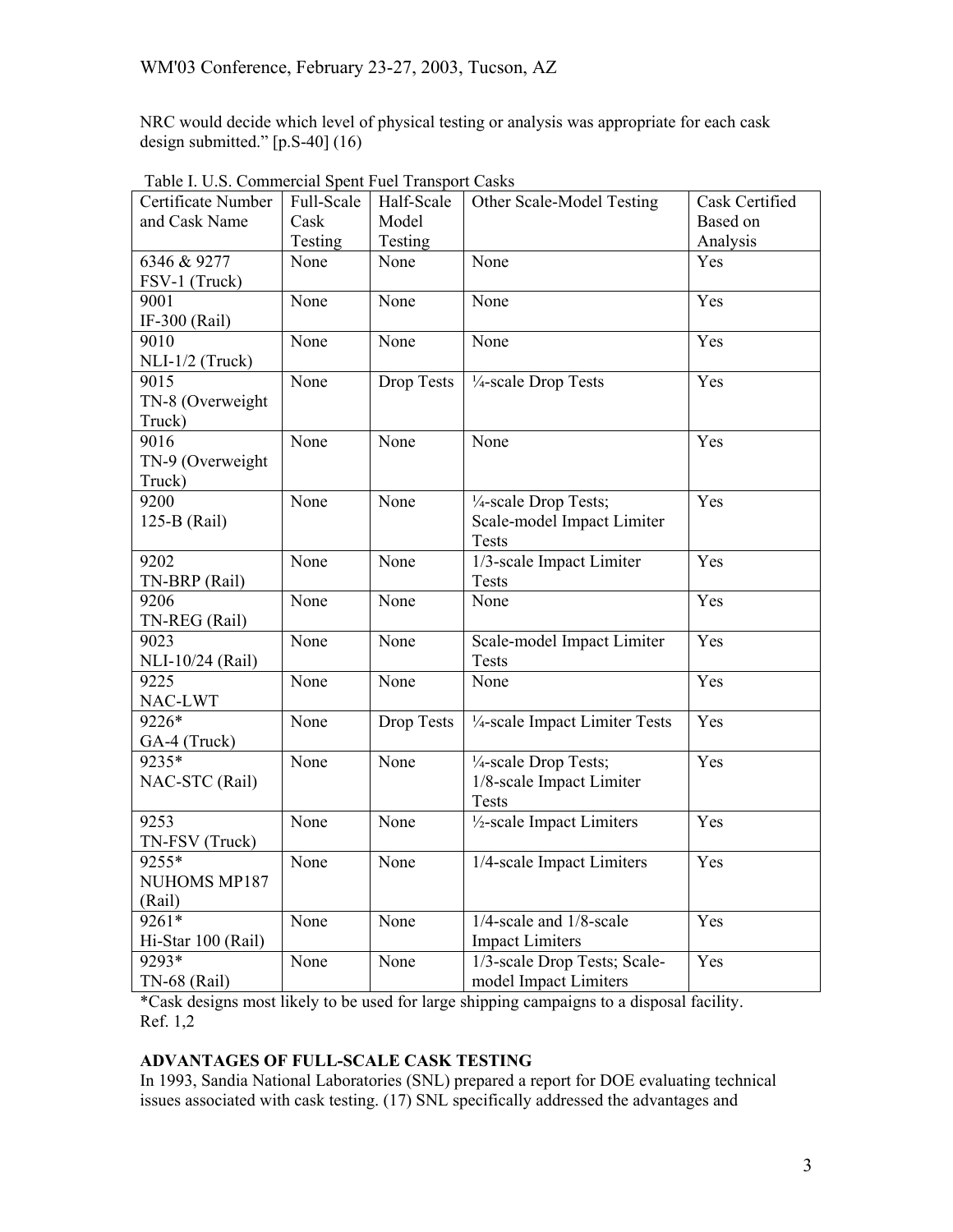disadvantages of full-scale testing compared to scale-model testing. The case for full-scale testing has rarely been stated more clearly. According to the SNL report, "Full-scale package testing has several advantages:

- 1. For packages tested in full scale, a single test article can be subjected to all normal and hypothetical accident conditions defined by the regulations. The package being tested can be impacted, punctured, and thermally tested in sequence. The data from these tests can directly demonstrate the compliance of a design with the radiological acceptance criteria of 10 CFR 71.
- 2. Through full-scale testing, a clear characterization can be developed of the behavior of a package when subjected to normal conditions and accident environments. Through this characterization, refinements can be explored which will lead to increased confidence and reliability in the design. This benefit is characteristic of both full- and reduced-scale modeling.
- 3. Prototypic full-scale package closure and seal response can be directly measured. Because the package is full size, the closure seal response to the different test conditions represents the actual package containment system response.
- 4. The fabrication of full-scale prototypic hardware allows evaluation and monitoring of the fabrication process before production and manufacturing of several packages. Problems that might not be encountered during a scale-model fabrication can be identified and resolved. Fabrication of a full-scale package also allows an accurate measure of the cost and fabrication schedule.
- 5. The full scale package could be used to perform operational testing of the system. Engineers can evaluate loading and unloading operations and provide additional information on package performance that can be integrated into the transportation cycle.
- 6. Data collected during testing, such as acceleration and surface deformations, are direct measurements of the structural response. These direct measurements eliminate the need for scaling relationships based on scale factors, time, or weight.
- 7. The visual impression of full-scale testing is significant. Photos and videos of full-scale scenario testing of truck and rail systems that were taken for the DOE in the late 1970s are a visual tool for understanding the response of transportation systems in severe accidents. Video tapes of these tests continue to show the robustness of packages almost 15 years later. The size and weight of a large Type B package cannot be visually appreciated in a scale model. There has been some criticism of these scenario tests recently because no clear acceptance criteria for these tests were determined beforehand. (17)

The 1993 SNL report also addressed the cost issues associated with full-scale testing.

The major disadvantage to full-scale package development and testing for large packages is the increased cost in relation to scale modeling. For example, the cost to manufacture a prototypical full-scale package is about two times greater than a one-half scale replica model. The overall testing cost and time to perform the tests will be greater in full-scale because of increased package size and weight. Large rail casks currently under development for the DOE Office of Civilian Radioactive Waste Management (OCRWM)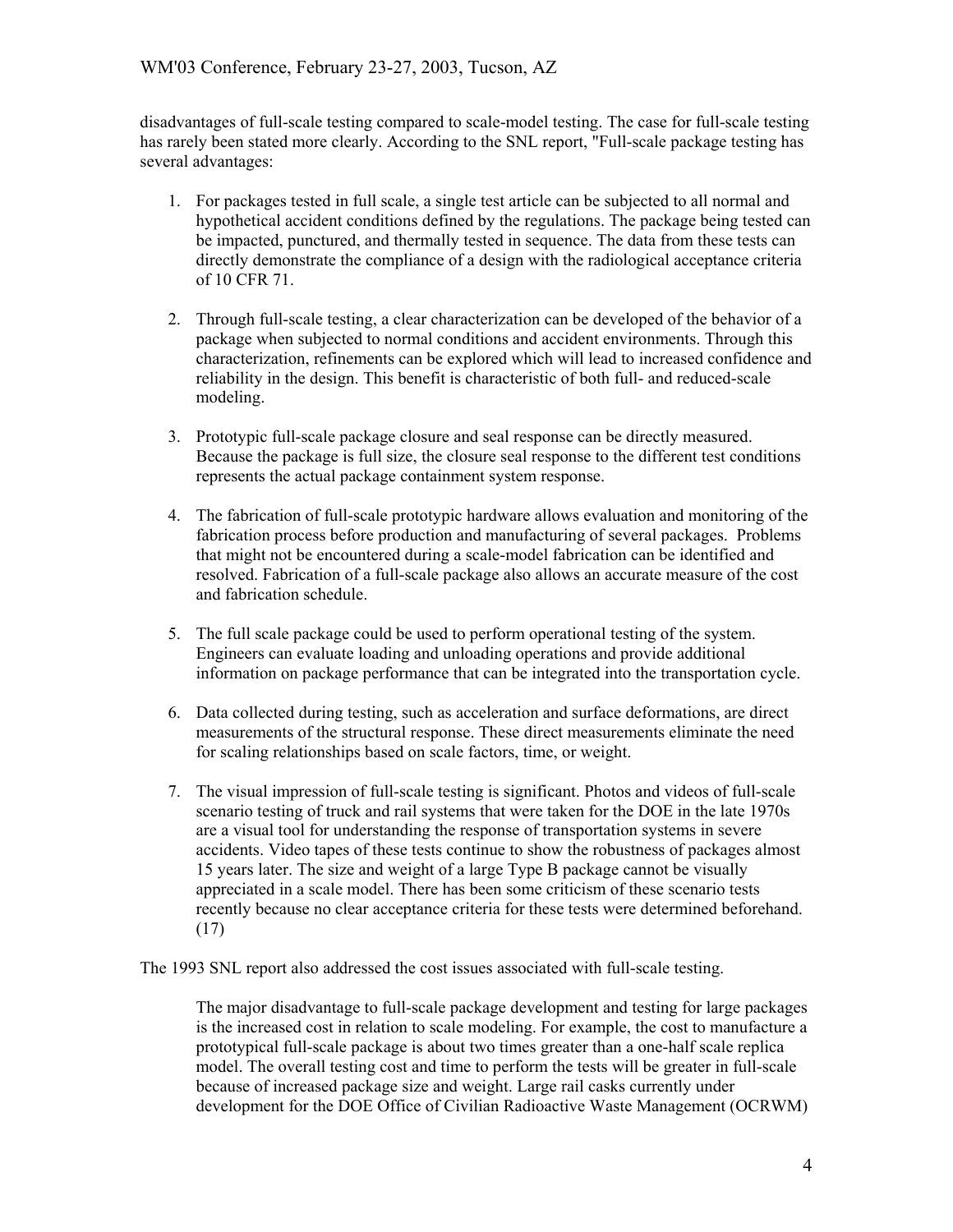can weigh more than 100 tons. Other casks, such as those developed for DOE naval Reactors, weigh up to 200 tons. The cost of temperature-conditioning to the regulatory -40ºF or 100ºF, when and if needed, will also be greater because of the increased thermal mass of the full-sized package. Depending on the extent of the testing program, this increased cost may be significant.

This increase in cost for full-scale testing must be weighed against the disadvantage that thermal package tests of scale models cannot be performed. If scale-model structural testing is performed, the thermal test must be evaluated analytically or individual components tested with proper boundary conditions to mock-up the entire package. The cost for these additional components must be included when comparing the overall costs of a full- and reduced-scale testing program. The ability to perform full-scale operational testing, as well as normal and hypothetical accident conditions, must be weighed against the [cost] advantages of scale-model testing. [Pp. 12-13] (17)

### **NEVADA PROPOSAL FOR REGULATORY TESTING**

The State of Nevada has proposed a five-part approach to full-scale testing: (1) meaningful stakeholder participation in development of testing protocols and selection of test facilities and personnel; (2) full-scale physical testing (sequential drop, puncture, fire, and immersion) prior to NRC certification; (3) additional computer simulations to determine performance in extraregulatory accidents and to determine failure thresholds; (4) reevaluation of previous risk study findings, and if appropriate, revision of NRC cask performance standards; and (5) evaluation of costs and benefits of destructive testing of a randomly-selected production model cask. (18)

Comprehensive full-scale testing would not only demonstrate compliance with NRC performance standards. It would improve the overall safety of the cask and vehicle system, and generally enhance confidence in both qualitative and probabilistic risk analysis techniques. It could potentially increase acceptance of shipments by state and local officials and the general public, and potentially reduce adverse social and economic impacts caused by public perception of transportation risks.

The comprehensive regulatory testing program proposed by Nevada (drop, puncture, fire, and immersion) for a truck cask weighing up to 30 tons, would likely cost \$7.8-8.4 million. Comprehensive regulatory testing of a large rail cask would cost \$9.1-12.0 million for each rail cask tested. In addition, a one time cost of about \$10 million would be incurred upgrading the testing facility to lift and drop rail casks weighing up to 150 tons. Table II summarizes the basis of these cost estimates.

The authors estimated the cost components in Table II based on contractor reports prepared for Nevada and DOE, and personal communications. (5,6,11,15,17,19,20,21,22) Cost of cask acquisition assumed full compliance with NRC quality assurance and quality control procedures, and included delivery to the test facility. Cost of physical testing assumed use of existing facilities in the United States or the United Kingdom. Stakeholder participation costs assumed intensive oversight of all planning, testing, and reporting activities; two major public meetings for each cask testing program; and large-scale stakeholder observation at the testing facilities. Test facility upgrading costs assumed use of existing drop test facilities at SNL. The relatively large contingency costs reflect uncertainty about instrumentation requirements, extent to which cask would be loaded with fresh fuel and heater elements, disposal of casks after testing, and compliance with environmental regulations.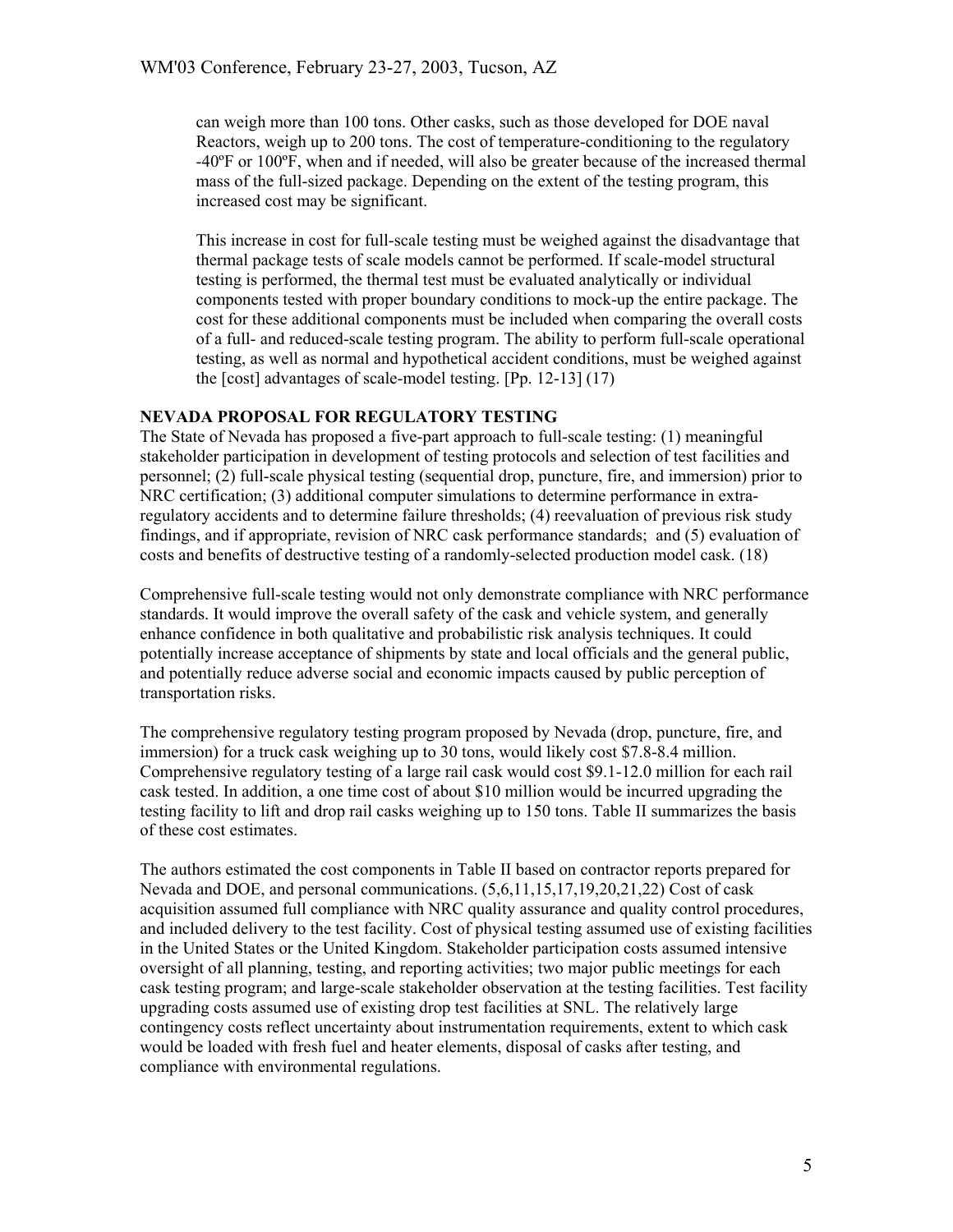| <b>Cost Component</b>               | Legal-Weight Truck Cask | Large Rail Cask (Up to 150 tons) |  |  |  |
|-------------------------------------|-------------------------|----------------------------------|--|--|--|
| Cask                                | \$2,750,000-3,250,000   | \$3,000,000-5,250,000            |  |  |  |
| <b>Physical Testing</b>             | 530,000                 | 1,190,000                        |  |  |  |
| <b>Computer Analysis</b>            | 800,000                 | 800,000                          |  |  |  |
| <b>Test Documentation</b>           | 100,000                 | 100,000                          |  |  |  |
| <b>Technical Peer Review</b>        | 600,000                 | 600,000                          |  |  |  |
| <b>Stakeholder Participation</b>    | 775,000                 | 775,000                          |  |  |  |
| Administration                      | 425,000                 | 525,000                          |  |  |  |
| Contingency (30%)                   | 1,794,000-1,944,000     | 2,097,000-2,772,000              |  |  |  |
| <b>Subtotal for Testing</b>         | 7,774,000-8,424,000     | 9,087,000-12,012,000             |  |  |  |
| Facility Upgrade for Large          | $\theta$                | 10,000,000                       |  |  |  |
| Rail Cask Drop Tests (One-time)     |                         |                                  |  |  |  |
| <b>Total for Testing First Cask</b> | 7,774,000-8,424,000     | 19,087,000-22,012,000            |  |  |  |

| Table II. Estimated Cost of Full-Scale Cask Regulatory Testing (2003 Dollars) |  |  |
|-------------------------------------------------------------------------------|--|--|
|-------------------------------------------------------------------------------|--|--|

By comparison, Nevada estimates the life-cycle cost of the repository transportation system at about \$9.2 billion (1996 Dollars). (23) DOE has estimated that the costs of cleaning up after a worst-case transportation accident could be as high as \$10 billion (2002 Dollars). (16) The additional costs of full-scale cask testing are trivial in the context of the larger DOE program.

# **BALTIMORE RAIL TUNNEL FIRE**

In July 2001, a CSX freight train derailed in the Howard Street tunnel, Baltimore, Maryland, resulting in one of the most severe transportation accidents in recent U.S. history. Analyses of that accident by Nevada consultants and by the NRC conclude that fire temperatures in the Baltimore rail tunnel probably reached or exceeded 1500°F (815°C). Estimates of the fire duration at this temperature vary from up to seven hours, to more than 24 hours. Because of the severe fire conditions, and because the accident occurred on a potential shipping route to Yucca Mountain, Nevada and NRC separately evaluated the potential consequences of a similar accident involving a rail shipment of spent fuel. (13,14)

The Nevada Agency for Nuclear Projects (NANP) commissioned a study of the July 18-23, 2001 Baltimore accident by Radioactive Waste Management Associates (RWMA). Based on preliminary information, NANP and RWMA hypothesized that the Baltimore accident might be comparable to the Modal Study's category 5 or category 6 accidents. Such an accident could result in a significant release of Cesium-134 and Cesium-137. NANP and RWMA also felt that it was credible to hypothesize that one or more spent fuel casks could have been part of such a train. U.S. Department of Transportation regulations allow spent fuel casks to be shipped in mixed freight trains. DOE has stated that spent fuel could be shipped to the proposed repository in general freight rail service. The accident occurred on a potential rail route, identified by DOE, for shipments from the Calvert Cliffs reactor to Yucca Mountain. (13)

RWMA assembled background information on the Baltimore accident and the surrounding environment. RWMA developed a credible scenario for a hypothetical accident, patterned on the actual event, but including a spent fuel shipping cask. RWMA modeled the radiological consequences and potential cleanup costs resulting from the hypothetical accident.

RWMA concluded that Baltimore fire burned for three days with temperatures as high as 1500°F. These conditions were consistent with a hypothetical accident fire environment, based on the Modal Study (category 6), sufficient to cause a loss of cask containment, and a significant release of radioactive cesium. RWMA evaluated the potential consequences of an identical accident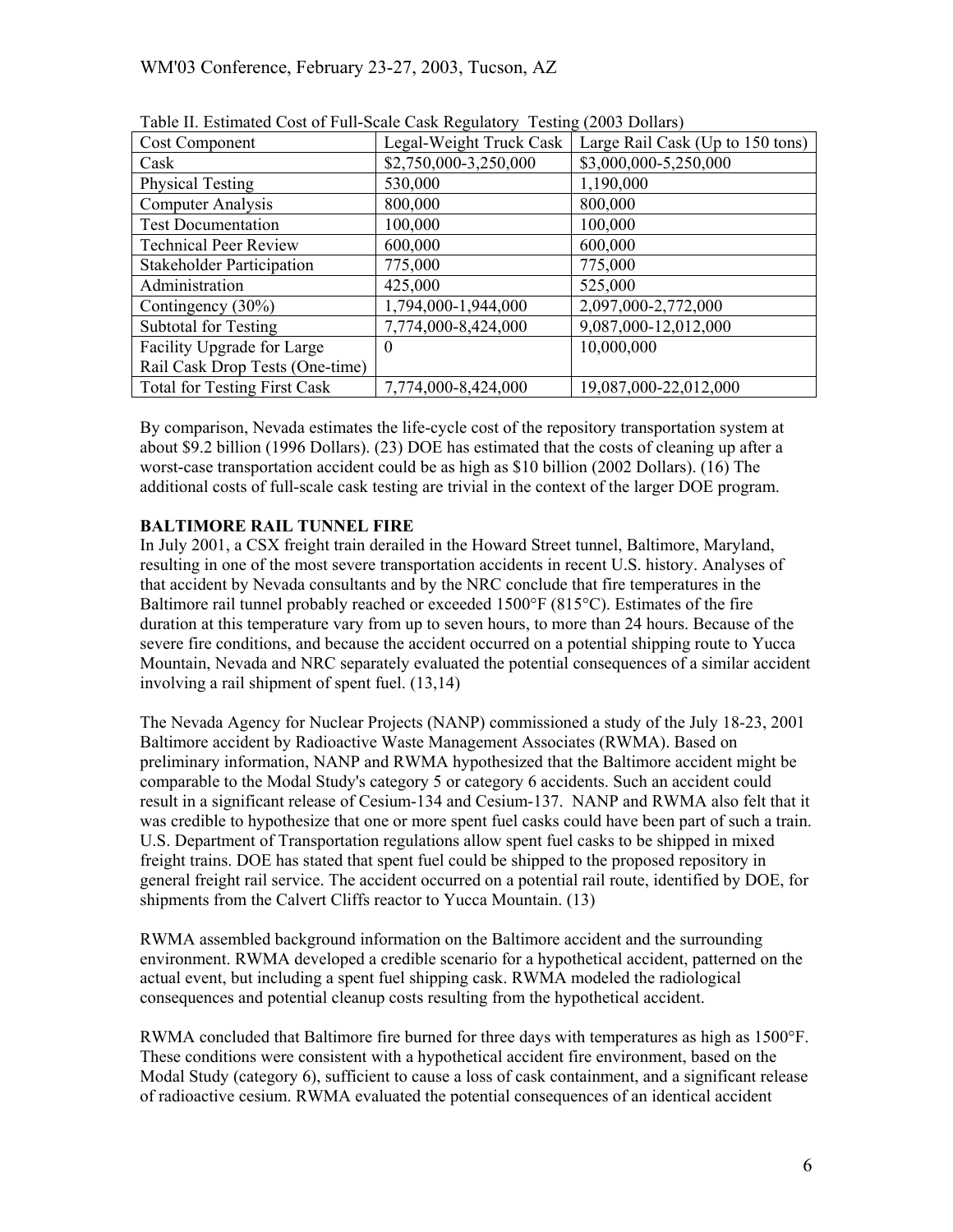involving two different rail cask designs (steel-lead-steel and monolithic steel), loaded with 10 year-cooled spent fuel from Calvert Cliffs. RWMA assumed a spent fuel gap inventory of 9.9 percent for radioactive cesium. RWMA used the RISKIND and HOTSPOT computer models, weather data from Baltimore-Washington International Airport, and Baltimore population data from the 1990 and 2000 Census. (13)

Regarding the fire characteristics most relevant to performance of the cask and spent fuel cladding, RMWA concluded: "Evidence suggests that the fire burned at temperatures exceeding the regulatory fire for an extended period of time, perhaps 24 hours or more, since the presence of orange-hot rail cars suggests they reached temperatures of 1,200-1,800°F. Further, the tripropylene tanker car, which was believed to be the source material for the hot-burning fire, was completely empty when it was removed from the tunnel." [p.9] (13)

Using the NUREG/CR-6672 temperature thresholds for performance of rail casks in a regulatory fire, RWMA estimated that the steel-lead-steel cask internal temperature would reach 750°C (1382°F) in about 6.3 hours. The monolithic steel cask internal temperature would reach 750°C (1382°F) in 11-12.5 hours. At temperatures greater than 750°C, fuel rods would begin to fail by burst rupture. Failure of fuel rods by creep rupture, and failure of the cask seals, would have already occurred. RWMA summarized: "In our opinion the fire burned long enough and hot enough to reach the maximum threshold whether we use the assumptions of the Modal Study or NUREG/CR-6672." [p.11] (13)

The maximum release of radioactive materials would have occurred, according to RWMA, "between 5 and 12.5 hours after initiation of the fire, depending on the cask type." [p.11] Using the cesium gap inventory estimates developed by Pacific Northwest Laboratories for DOE, RWMA calculated a release of 5,000 curies of Cesium-134, and 68,000 curies of Cesium-137. RWMA assumed that 50 percent of the material released from the cask would remain inside the tunnel, and modeled downwind dispersion of the other 50 percent as "a puff release being released equally from the North and South ends of the tunnel." [p.11] (13)

Because the plume from the South end would directly impact PCINet Stadium, home of the Baltimore Ravens football team, RWMA calculated two population exposure scenarios, one including consequences if the accident occurred during a Ravens home game. RWMA also calculated two population exposures using the 1990 and 2000 Census. The more detailed 1990 population data was used to calculate exposures, then adjusted downward 11.5 percent to reflect the Baltimore population decline between 1990 and 2000.

Table III presents the radiological impacts for short-term (24-hour) exposure, 1-year exposure, and 50-year exposure. Table IV shows the RWMA estimate of cleanup costs. The RWMA exposure estimates assume no evacuation or cleanup, in order to provide a bounding result.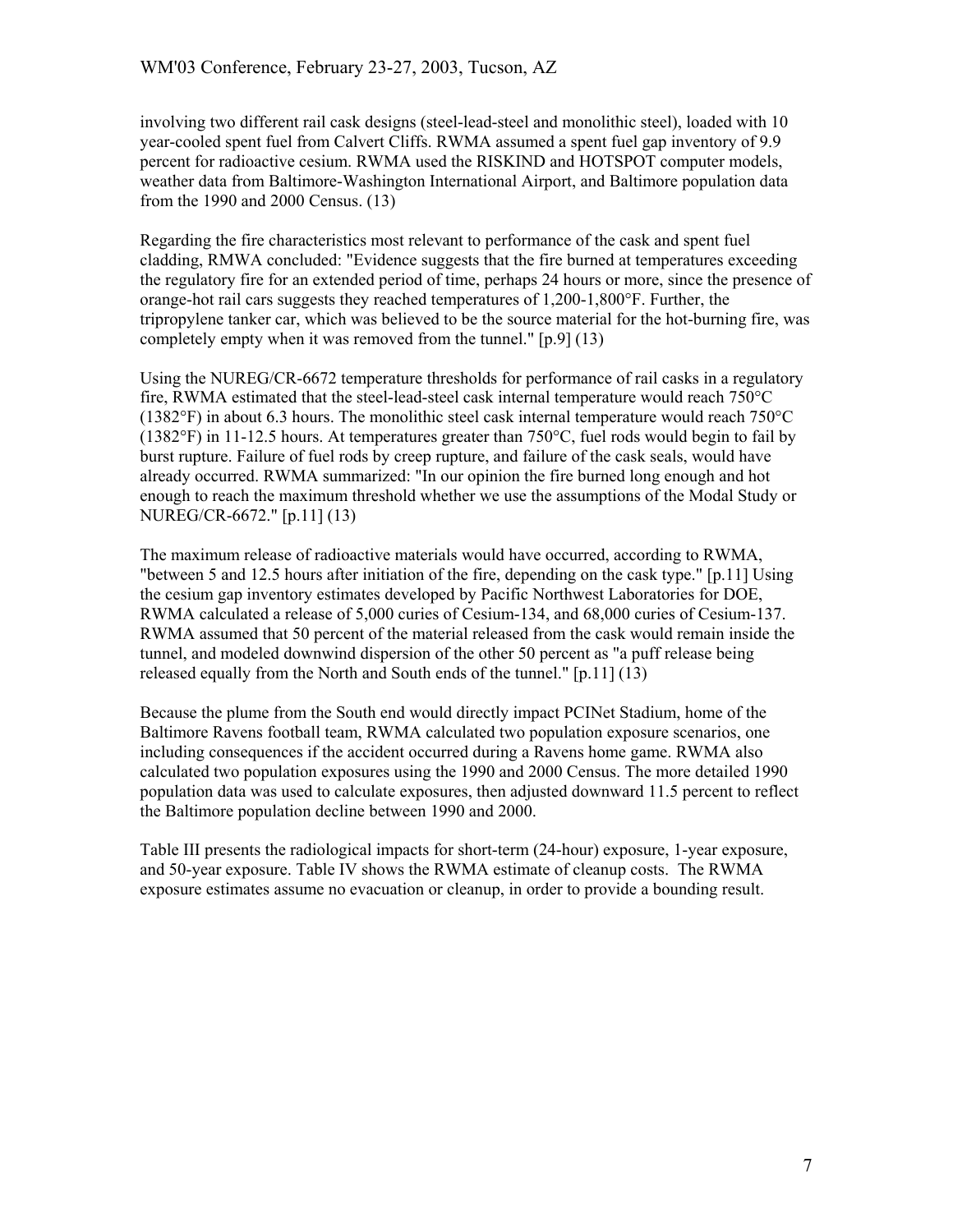| Table III. Impacts of Hypothetical Datumole Tunnel Fife with spent Fuel Cask |                                            |                           |  |
|------------------------------------------------------------------------------|--------------------------------------------|---------------------------|--|
|                                                                              | <b>Exposure to Baltimore</b>               | <b>Exposure at PCINet</b> |  |
|                                                                              | Residents                                  | Stadium if filled to      |  |
|                                                                              |                                            | capacity during incident  |  |
| Affected Population, 1990                                                    | 390,388                                    | 69,400                    |  |
| (2000)                                                                       | (345,493)                                  |                           |  |
| Area with acute dose of at                                                   | $11.0 \text{ km}^2$<br>$11.0 \text{ km}^2$ |                           |  |
| least 10 mrem                                                                |                                            |                           |  |
| Max. Downwind Distance                                                       | 6.8 km                                     | 6.8 km                    |  |
| of 10 mrem acute dose                                                        |                                            |                           |  |
| plume                                                                        |                                            |                           |  |
| Area with acute dose of at                                                   | $173 \text{ km}^2$                         | $173 \text{ km}^2$        |  |
| least 1 mrem                                                                 |                                            |                           |  |
| Max. Downwind Distance                                                       | 38.7 km                                    | 38.7 km                   |  |
| of 1 mrem acute dose                                                         |                                            |                           |  |
| plume                                                                        |                                            |                           |  |
| Acute Population Dose,                                                       | 17,509                                     | 38,170                    |  |
| 1990 (2000) [person-rem]                                                     | (15, 495)                                  |                           |  |
| Range of Estimated Excess                                                    | $9 - 56$                                   | 19-122                    |  |
| <b>Latent Cancer Fatalities</b>                                              | $(8-50)$                                   |                           |  |
| from Acute Dose, 1990                                                        |                                            |                           |  |
| (2000)                                                                       |                                            |                           |  |
| 1-Year Population Dose,                                                      | 495,498                                    |                           |  |
| 1990 (2000) [person-rem]                                                     | (438, 516)                                 |                           |  |
| Range of Estimated Latent                                                    | 248-1,586                                  |                           |  |
| Cancer Fatalities from 1-                                                    | $(219-1,403)$                              |                           |  |
| year Dose, 1990 (2000)                                                       |                                            |                           |  |
| 50-Year Population Dose,                                                     | 9,944,974                                  |                           |  |
| 1990 (2000) [person-rem]                                                     | (8,801,302)                                |                           |  |
| Range of Estimated Latent                                                    | 4,972-31,824                               |                           |  |
| Cancer Fatalities from 50-                                                   | $(4,401-28,164)$                           |                           |  |
| year Dose (2000)                                                             |                                            |                           |  |
|                                                                              |                                            |                           |  |

|  | Table III. Impacts of Hypothetical Baltimore Tunnel Fire with Spent Fuel Cask |  |  |
|--|-------------------------------------------------------------------------------|--|--|
|  |                                                                               |  |  |

Ref. 13

Table IV. Decontamination Cost Estimates: Hypothetical Baltimore Tunnel Fire with Spent Fuel Cask

| Area heavily contaminated $(km^2)$   | 9.9            |
|--------------------------------------|----------------|
| Area moderately contaminated $(km2)$ | 10             |
| Area lightly contaminated $(km^2)$   | 62.4           |
| $Cost/km2$ , heavy contamination     | \$394,604,748  |
| $Cost/km2$ , moderate contamination  | \$182,592,165  |
| $Cost/km2$ , light contamination     | \$128,263,609  |
|                                      | \$13.7 billion |
| Total Cleanup Costs*                 |                |

\*Total cleanup costs are the sum of light, moderate and heavy cleanup costs, all in 1995 dollars. Ref. 13

RWMA concluded that the contamination resulting from the release would cause a policymaker's nightmare. On the one hand, the cost of cleanup could be \$13.7 Billion. On the other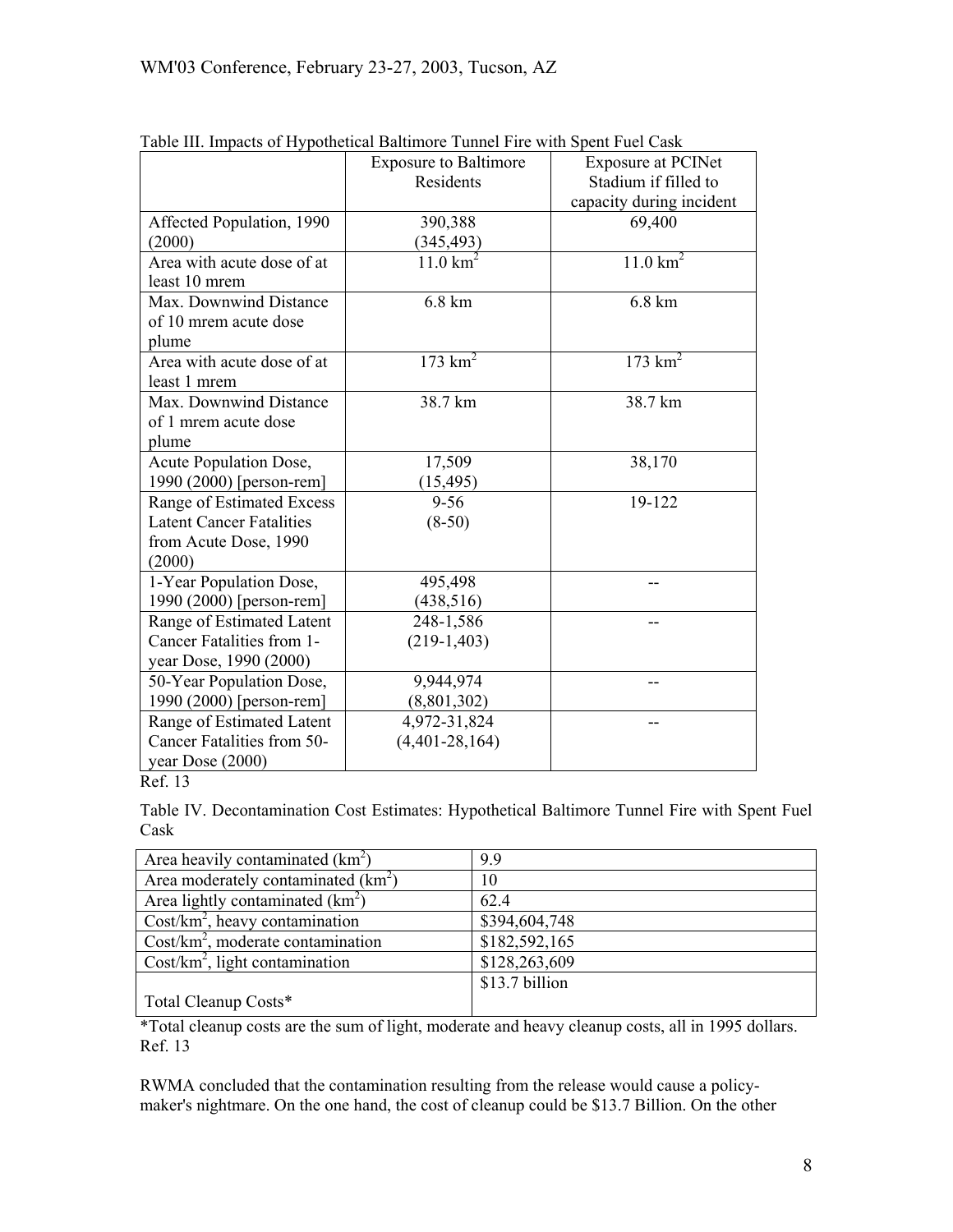hand, failure to cleanup could result in up to 1,580 latent cancer fatalities over one year, and up to 31,800 latent cancer fatalities over 50 years. "The potential health and economic consequences … presented … give some indication of the tradeoff likely to take place between preventing future health effects and expending [a] large amount of money to properly remediate a large area."  $[p.16](13)$ 

At the time of this writing, February 2003, the Baltimore rail tunnel fire is still being investigated, and full details of the fire history may never be known. Because of potential litigation, the authors are precluded from commenting upon the NRC studies. However, the following aspects of the Baltimore accident, and the controversy over its fire history, have major implications for the fullscale, cask testing program proposed by the NRC.

First, the Baltimore fire illustrates the potential for real world fires that could result in significant release of radioactive materials from a shipping cask. It is possible that a rail tunnel fire could burn at 1500°F (815°C) for 24 hours or more. Performance envelope analyses indicate that an intact (undamaged) rail cask involved in such fire environments (temperature exceeding 800°C) for 24 hours could experience massive failure of cask seals and fuel pellet cladding. The same analyses indicate that shorter fires at higher temperatures, for example, 13 hours at 1000°C, or 7 hours at 1300°C, could also cause massive failure of an undamaged rail cask. If the accident involved structural damage to the cask neutron shield or impact limiters as well as fire, cask failure could occur in substantially shorter or lower-temperature fires. (15)

Second, each new-generation rail cask shipped to a repository or disposal facility would contain an enormous inventory of dangerous radionuclides. While larger cask payloads would reduce the total number of shipments, the potential radiological hazard associated with each cask-shipment would increase. For shipments to Yucca Mountain, DOE assumes that the average age (cooling time) of spent fuel would be about 23 years. The average rail cask shipped to the repository would contain a total inventory of 2.1 million curies, including 816,000 curies of Cesium-137. Repository shipments could include 10-year cooled spent fuel, which would pose more than twice the radiological hazard of the average shipment. (16,18)

Third, rail accidents involving long duration, high-temperature fires, represent the most severe potential accident consequences identified by DOE and Nevada. (11,13, 16, 24,25,27,28) Such accidents could result in a substantial respirable release of radioactive cesium, and wide dispersion of radioactivity by way of the fire smoke plume and concurrent meteorological conditions. The most severe accident evaluated by DOE in the Draft EIS for Yucca Mountain was a rail accident in an urban area that inflicted a 61,000 person-rem collective population dose and caused about 31 latent cancer fatalities. (25,18) In the Final EIS, DOE reduced its rail accident radiological consequence estimate to 9,900 person-rem and 5 latent cancer fatalities, but still acknowledged that clean-up costs following a worst case transportation accident could reach \$10 billion. (16,18) Nevada studies estimated that a credible severe rail accident could cause hundreds to thousands of latent cancer fatalities in urban area, and hundreds of latent cancer fatalities in a rural area. (28)

Fourth, the furious debate over the Baltimore fire, and the analytical tools used to evaluate the fire, remind us that there is a serious lack of measured data on rail cask performance in severe fire environments. The last full-scale, rail cask fire test in the U.S. was performed almost 25 years ago, on an obsolete rail cask built to standards more stringent than today's. In that test, the lead shielding began to fail after about 100 minutes. (6) Scale-models are not generally recommended for thermal tests, because "the relationships for hypothetical fire events are not easily scaled." (17) The computer codes used for thermal analysis have been validated by tests using large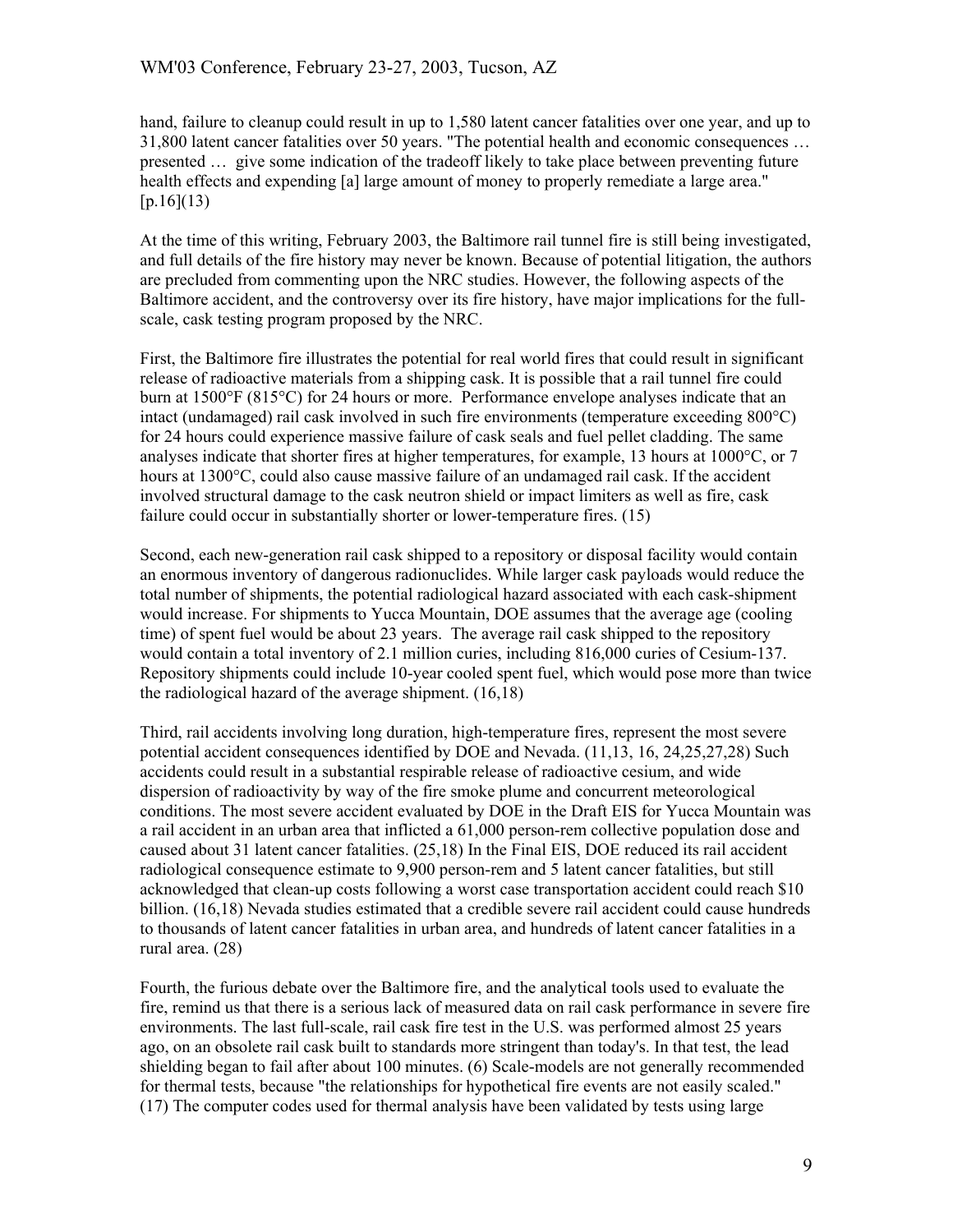calorimeters or full-scale components of casks, not full-scale casks. (15)Many experts, including consultants for the NRC, DOE, and Nevada, agree that there is little useful physical data available on cask performance in severe fires, and agree that thermal testing of full-scale casks to obtain such data would be desirable. (6,8,9,11,20,29,30)

### **PROPOSAL FOR EXTRAREGULATORY TESTING**

During the preliminary phase of the Package Performance Study (PPS), 1999 - 2000, the NRC repeatedly acknowledged the importance of establishing stakeholder confidence in the PPS study process and in its findings. The upcoming PPS testing program could provide an important opportunity for NRC to demonstrate its commitment to stakeholder participation. Yet the NRC has still not issued the draft PPS testing protocol for public review and comment, as promised in June-July, 2002, nor has NRC rescheduled the promised PPS public meetings in Nevada, originally planned for August-September, 2002. On the other hand, it appears that NRC presented "draft pre-decisional" PPS testing protocols to the Commission's Advisory Committee on Nuclear Waste (ACNW) in June 2002. This document has not been provided to the stakeholders who previously participated in the PPS public meetings. (31)

The State of Nevada and Clark County plan to review and formally comment upon the PPS test protocols as soon as NRC makes them available. In the meantime, the following recommendations are offered regarding the proposed PPS cask tests.

# **Stakeholder Participation**

The NRC must provide a meaningful and substantive role for stakeholders in specifying the objectives of the tests, developing the testing protocols, selecting the testing contractors, and overseeing the implementation of the test program. The only way to assure that the testing program has relevance to real world conditions is include the full range of affected stakeholders.

The approach used for testing of the TRUPACT shipping container is a model for effective stakeholder involvement. The TRUPACT-II shipping container is used for transporting transuranic waste to the Waste Isolation Pilot Plant (WIPP) in New Mexico. In that case, representatives from affected states, as well as outside consultants identified by the states, were fully involved in the design of the test program and in overseeing its implementation. Such involvement resulted in greater public confidence in container safety and acceptance of the entire WIPP shipping program. It also resulted in the identification of engineering and safety flaws, and corresponding package design changes, that likely would not have been found absent the involvement of these "outside" participants. (19)

# **Selection of Cask Testing Facilities**

The NRC, with stakeholder input, must fully consider all options before selecting cask testing facilities. Press reports state that NRC has already selected Sandia National Laboratories (SNL) in New Mexico "because it was the only facility capable of challenging the containers."(32) While SNL has extensive testing experience, other competent facilities are available. Indeed, SNL has identified 12 facilities in United States with various capabilities for testing 40-ton and 100-ton containers. (17) A report prepared for Nevada identified 5 potential testing facilities in the United States, 2 in the United Kingdom, and 1 in Canada. (19)

Before a final selection of test facilities, NRC should discuss all relevant issues and options with stakeholders. The accessibility of the test facilities to stakeholders, and the willingness of facility personnel to facilitate stakeholder participation in testing, may be as important as technical testing capabilities and previous experience. Even the best-equipped and most-experienced facilities have known limitations regarding capabilities to perform drop tests on large rail casks, and to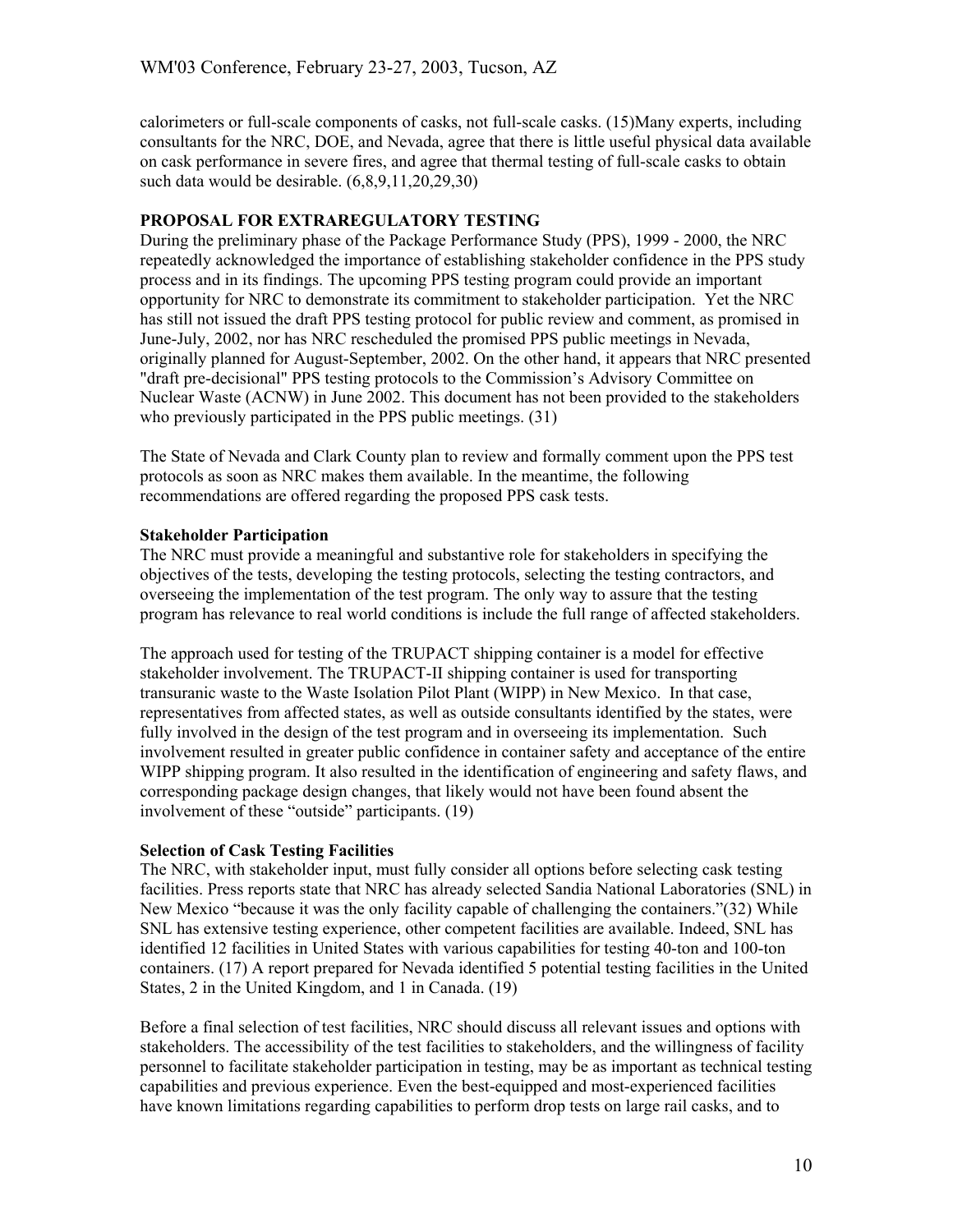perform long-duration fire tests. (15,17,19,22) These factors, plus the potential multi-million dollar value of the testing program, create the potential for real or perceived conflict of interest if the testing facility is selected without a formal competitive evaluation.

### **Selection of Casks to Be Tested**

The NRC should test the actual cask designs most likely to be used for spent nuclear fuel and HLW shipments to the proposed Yucca Mountain repository. A legal-weight truck cask should be tested, since legal-weight truck is the only transport mode for Yucca Mountain that is currently feasible. All 72 power plant sites and all 5 DOE sites can ship by legal-weight truck. (16) At present, there is no railroad access to Yucca Mountain, and the feasibility of long-distance heavy haul truck (HHT) transport of rail casks in Nevada is unproven. (28)

Based on the information presented in DOE's Final EIS for Yucca Mountain, the General Atomics GA-4 cask, designed to transport 4 PWR assemblies, is the most appropriate choice for testing. The GA-4 could be used for about two-thirds of all shipments under DOE's "mostly legalweight truck" national shipping scenario. (16) However, availability and cost of the GA-4 are uncertain. To our knowledge, no full-scale GA-4 casks have yet been fabricated, although NRC has certified the design. Lead-time from GA-4 purchase to delivery is unknown, but if similar to other truck cask options, it could be 2 years or more. (15) Delivered cost could exceed the \$2.75- 3.25 million estimated in Table II.

Selection of the rail cask for PPS testing should be deferred until after discussions with DOE, cask suppliers, and the affected stakeholders. Considering the potential impacts of an accident similar to the Baltimore tunnel fire, early selection of the most appropriate rail cask is crucial to the credibility of the PPS testing program. This choice is also important because of DOE's stated intention to maximize use of rail, even though DOE has not yet demonstrated the feasibility of the "mostly rail" shipping scenario for Yucca Mountain. NRC has identified four currently licensed rail cask designs as "most likely to be used" for repository shipments – the NAC-STC, NUHOMS MP187, Hi-Star 100, and TN-68. (1,2) Although similar in overall dimensions, gross weight (125-141 tons) and payload capacity, these four rail casks exhibit differences in design that should be fully evaluated before selection of a test subject. Cost and availability of these casks may constrain selection. Other designs may also merit consideration. One of the first orders of PPS business should be development of substantive decision criteria and standards, and a realistic schedule for selection of a rail cask.

### **Selection of Test Scenarios**

The authors strongly urge the NRC to give highest priority to extra-regulatory fire testing of an appropriate truck cask and an appropriate rail cask. A credible, severe accident fire could cause massive failure of both the cask and its contents, resulting in widespread dispersal of radioactive materials in a respirable form, followed by deposition and long-lived contamination. Equally important, very severe accident fires are perceived to be exceedingly dangerous, especially when they occur in highly populated areas. The PPS testing program will provide the NRC a rare opportunity to address both the technical and the perceived dimensions of transportation risk.

The authors plan to offer more specific details for extra-regulatory fire testing after reviewing the NRC's draft PPS test protocols, and after discussing the test protocols with affected stakeholders. For now, the authors reiterate that the preferred approach to assessing package performance should be a combination of computer analyses and full-scale cask testing, supplemented by scalemodel testing, full-size component testing, and spent fuel testing. NRC and stakeholders need to address the following issues before PPS testing plans are finalized:

1. Computer simulations prior to testing;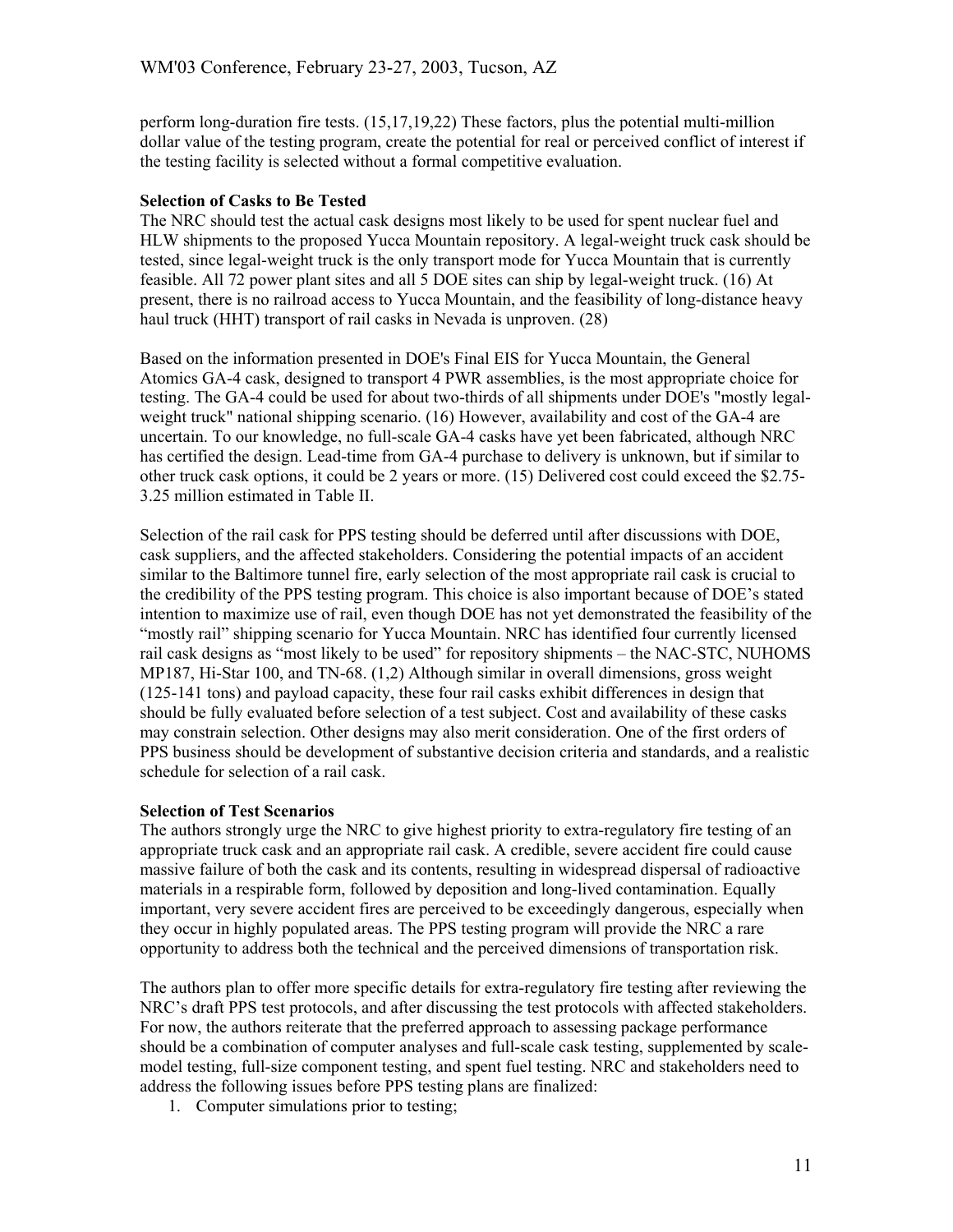- 2. Temperature and duration of thermal test, and duration of cool-down period;
- 3. Extent of damage to cask, from impact and puncture, prior to thermal tests;
- 4. Loading of cask with fresh fuel and heaters;
- 5. Cask instrumentation;
- 6. Test documentation;
- 7. Peer review; and
- 8. Costs.

To date, there has been little discussion about the availability of funding for the PPS testing program, or the extent to which design of the PPS testing program will be constrained by cost. The managers of the 1977 Sandia crash tests wrote: "Financial constraints affected both test definition and equipment procurement. Because current generation spent fuel shipping casks cost from \$500,000 for truck casks to \$3,500,000 for rail casks, it was necessary to utilize used or retired equipment." (21) A recent report for Nevada estimated that the minimum cost of a regulatory fire test, using a purchased truck cask, would be \$3.3 to 3.8 million. (15)

# **CONCLUSIONS**

Over the next 40 years, the overwhelming majority of spent nuclear fuel and high-level radioactive waste shipments in the US, would be shipments to the proposed Yucca Mountain repository. Shipment of these wastes would be a highly visible, difficult, and expensive endeavor. The truck and rail casks used for these shipments should be tested full-scale. The most reasonable course of action would be to test each cask design, full-scale, to demonstrate compliance with existing regulations. In addition to regulatory testing, full-scale demonstration or research testing should be conducted to investigate failure thresholds and evaluate safety margins. In both instances, full-scale testing must be supported by computer analyses, and supplemented by scalemodel testing and component testing. It is a false dichotomy to pit full-scale testing against other types of tests and analyses. Ultimately, an extensive cask testing and analysis program will offer the best chance to evaluate the design and fabrication of all of the transportation system components, improve equipment designs to increase safety and ensure efficient operations, and to demonstrate safety to the public and stakeholders.

### **REFERENCES**

- 1. NRC, "Table of Commercial Spent Fuel Transport Casks," Enclosure 1, Correspondence from R.A. Meserve, NRC Chairman, to The Honorable H. Reid, United States Senate (April 2, 2002).
- 2. NRC, "Test Details for Certain Spent Fuel Transport Casks," Enclosure, Correspondence from R.A. Meserve, NRC Chairman, to The Honorable H. Reid, United States Senate (April 24, 2002).
- 3. NRC, "Physical Testing of Spent Fuel Transport Casks," Enclosure 2, Correspondence from R.A. Meserve, NRC Chairman, to The Honorable H. Reid, United States Senate (April 2, 2002).
- 4. R.J. HALSTEAD, R. DiBARTOLO, "State of Nevada Nuclear Waste Shipping Cask Design Studies," High-Level Nuclear Waste Management, Proceedings of the International Topical Meeting, Las Vegas, NV, Vol. 1, 465-473 (April 8-12, 1990)
- 5. R.J. HALSTEAD, ET AL, "State of Nevada Comments on the OCRWM From-Reactor Spent Fuel Shipping Cask Preliminary Design Reports," NWPO-TN-009-90, Prepared for Nevada Agency for Nuclear Projects (NANP) (December 1990).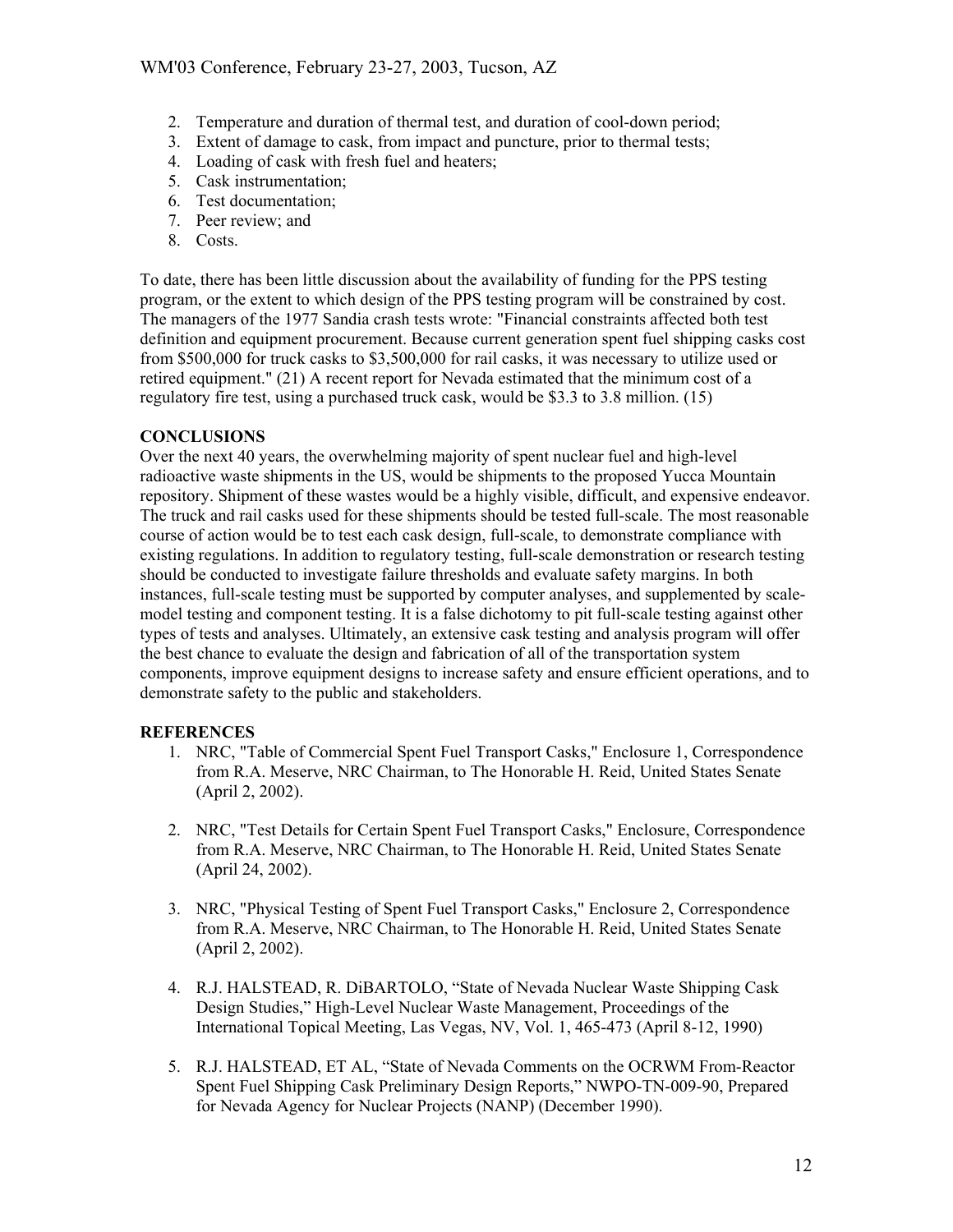- 6. L. AUDIN, "Nuclear Cask Testing Films: Misleading and Misused," NWPO-TN-012-91, Prepared for NANP (October 1991).
- 7. R.J. HALSTEAD, "Nuclear Waste Transportation: Key Policy Issues & Recommendations," Presentation to DOE OCRWM Transportation Workshop, Dallas, TX (August 7, 1997).
- 8. D.J. AMMERMAN, ET AL, "Spent Nuclear Fuel Transportation Package Performance Study Issue Report," Prepared by SNL for NRC (June 30, 2000).
- 9. R.J. HALSTEAD, "Comments Regarding the NRC Study Assessing Risks of Spent Nuclear Fuel Transportation Accidents (Modal Study Update)," Henderson, Nevada (December 8, 1999).
- 10. NANP, "Comments on Spent Nuclear Fuel Transportation Package Performance Study Issue Report," (September 29, 2000).
- 11. M. LAMB, M. RESNIKOFF, "Review of NUREG/CR-6672, Reexamination of Spent Fuel Shipment Risk Estimates," Prepared for Clark County, Nevada, by Radioactive Waste Management Associates (October 2000).
- 12. F.X. CAMERON, Personal Communication (February 4, 2003).
- 13. M. LAMB and M. RESNIKOFF, "Radiological Consequences of Severe Rail Accidents Involving Spent Nuclear Fuel Shipments to Yucca Mountain: Hypothetical Baltimore Rail Tunnel Fire Involving SNF," Prepared by Radioactive Waste Management Associates for NANP (September 2001). This and other reports prepared for NANP can be accessed on the web at [http://www.state.nv/nucwaste/trans.htm.](http://www.state.nv/nucwaste/trans.htm)
- 14. C.S. BAJWA, "An Analysis of A Spent Fuel Transportation Cask Under Severe Accident Conditions," Prepared for NRC (September 2002).
- 15. M. GREINER, "Spent Nuclear Fuel Shipping Cask Performance in Severe Accident Fires: Performance Envelope Analysis, Fire Test Modeling, and Full-Scale Physical Testing," Prepared by University of Nevada, Reno, for NANP (July 20, 2000).
- 16. DOE, "Final Environmental Impact Statement for a Geologic Repository for the Disposal of Spent Nuclear Fuel and High-Level Radioactive Waste at Yucca Mountain, Nye County, Nevada," DOE/EIS-0250 (February 2002). (Available on the web at http://www.ymp/gov/documents/feis\_a/index.htm).
- 17. S.E. GIANOULAKIS, "A Description of Technical Issues Relative to Testing of the Cask Systems Development Program (CSDP) Radioactive Materials Package Designs," TTC#1265, Prepared by SNL (May 14, 1993).
- 18. "Testimony of Robert J. Halstead, on Behalf of the State of Nevada, before the Committee on Energy and Natural Resources, United States Senate, May 22, 2002."